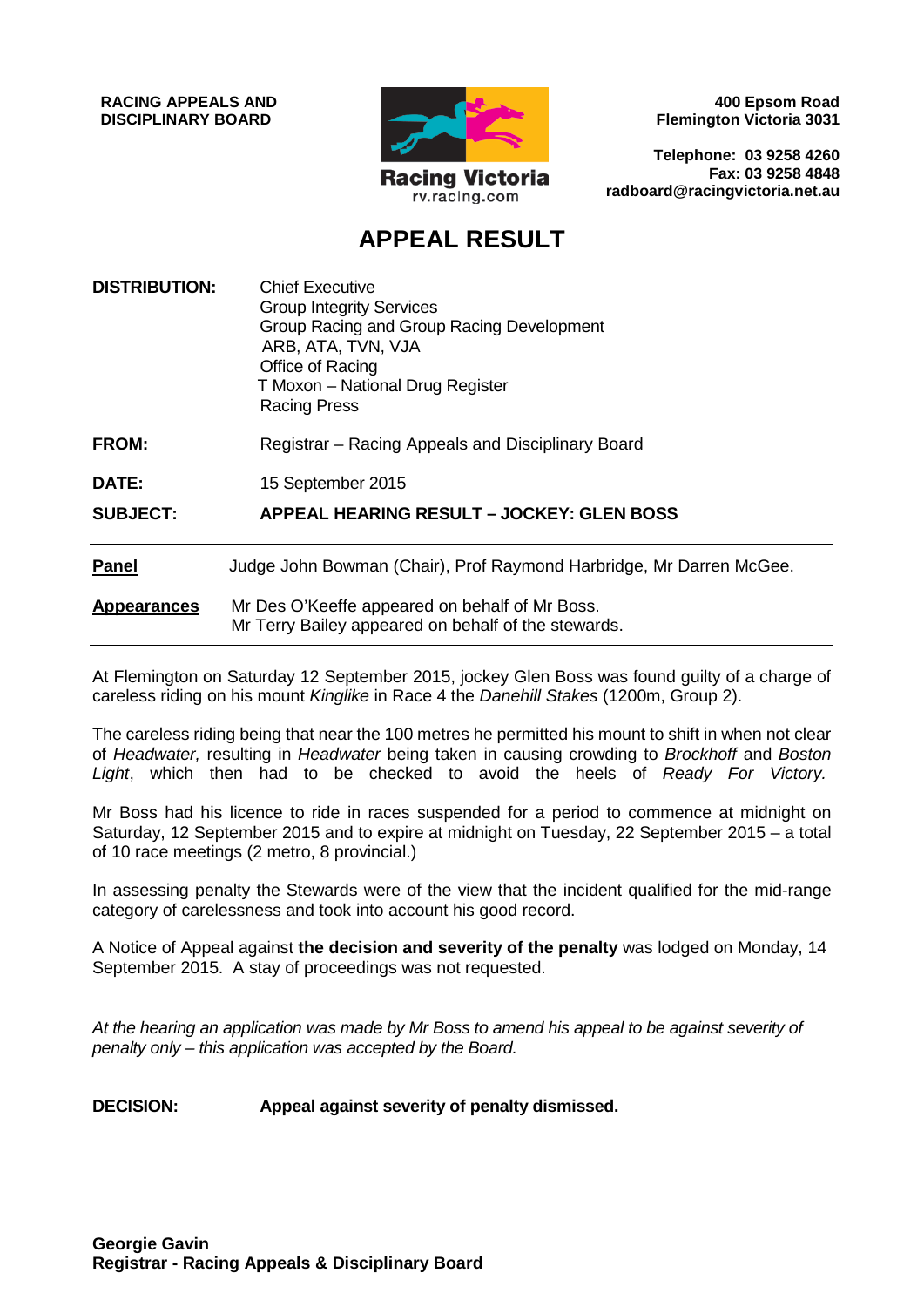# **TRANSCRIPT OF PROCEEDINGS**

#### **RACING APPEALS AND DISCIPLINARY BOARD**

\_\_\_\_\_\_\_\_\_\_\_\_\_\_\_\_\_\_\_\_\_\_\_\_\_\_\_\_\_\_\_\_\_\_\_\_\_\_\_\_\_\_\_\_\_\_\_\_\_\_\_\_\_\_\_\_\_\_\_\_\_\_\_

#### **HIS HONOUR JUDGE J. BOWMAN, Chairman PROF R. HARBRIDGE MR D. McGEE**

#### **EXTRACT OF PROCEEDINGS**

#### **DECISION**

### **IN THE MATTER OF THE DANEHILL STAKES OVER 1200 METRES (GROUP 2) AT FLEMINGTON ON 12/9/15**

**JOCKEY: GLEN BOSS**

#### **MELBOURNE**

#### **TUESDAY, 15 SEPTEMBER 2015**

MR T. BAILEY appeared on behalf of the RVL Stewards

MR D. O'KEEFFE appeared on behalf of the Appellant